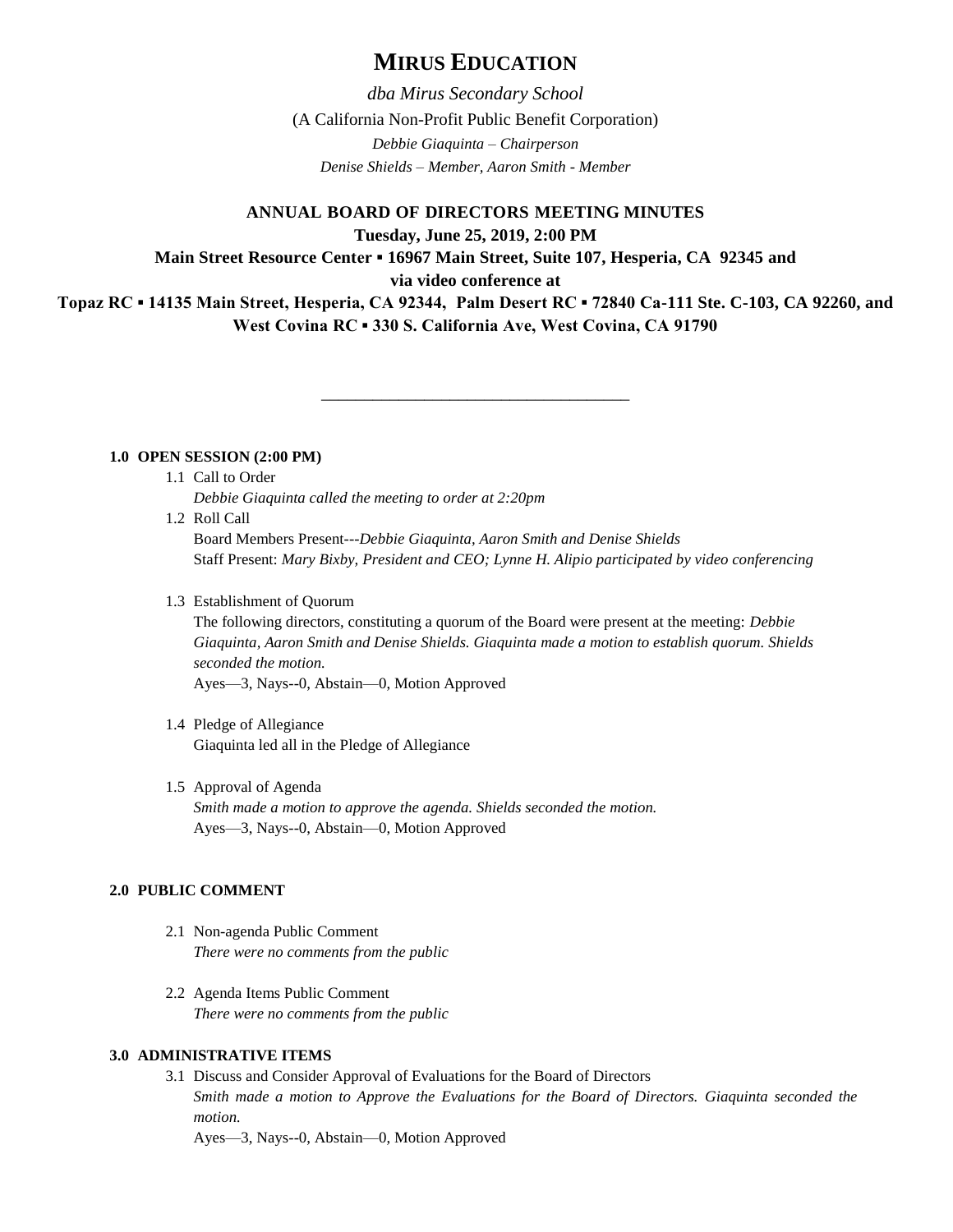- 3.2 Approval of 2019-2020 Board Meetings *Tuesday, October 8, 2019, 1:00 p.m. Tuesday, February 11, 2020, 1:00 p.m. Tuesday, June 23, 2020, 1:00 p.m. Smith Made a motion to Approve the 2019-2020 Board Meeting schedule. Shields seconded the motion.*  Ayes—3, Nays--0, Abstain—0, Motion Approved
- 3.3 Approval of Internal Fiscal Control Policies *Giaquinta made a motion to approve the Internal Fiscal Control Policies. Smith seconded the motion* Ayes—3, Nays--0, Abstain—0, Motion Approved

## **4.0 CONSENT AGENDA**

- 4.1 Approval of Board Meeting Minutes for February 20, 2019
- 4.2 Approval of 2018-2019 Second Interim Report
- 4.3 Approval of 2019-2020 Pupil Attendance Calendar
- 4.4 Approval to Renew the Authority to Establish Bank Accounts and Invest Surplus Funds
- 4.5 Approval of the 2019-2020 Consolidated Application for

4.5.1.1 Certificate of Assurance

4.5.1.2 Protected Prayer Certification

- 4.5.1.3 LCAP Federal Addendum Certification
- 4.5.1.4 Application for Funding
- 4.6 Approval of the Employee Manual Amendment
- 4.7 Ratification of Resource Supervision Policy
- 4.8 Approval of Graduation Requirements Policy Amendment

*Smith made a motion to approve Board Meeting Minutes for February 20, 2019, the 2018-2019 Second Interim Report, the 2019-2020 Pupil Attendance Calendar, to Renew the Authority to Establish Bank Accounts and Invest Surplus Funds, the 2019-2020 Consolidated Application for Certificate of Assurance Protected Prayer Certification LCAP Federal Addendum Certification and Application for Funding, the Employee Manual Amendment, the Resource Supervision Policy and Graduation Requirements Policy Amendment. Giaquinta seconded the motion*

Ayes—3, Nays--0, Abstain—0, Motion Approved

## **5.0 ACTION ITEMS**

#### 5.1 **Action Items Specific to Mirus Secondary School**

**5.1.1** 2019-2020 Local Control and Accountability Plan, Comprehensive Support and Improvement and Annual Update Presentation by Stephanie Starr

*Smith presented the 2019-2020 Local Control and Accountability Plan, Comprehensive Support and Improvement and Annual Update on behalf of Stephanie Starr*

**5.1.2** Local Control Accountability Plan Every Student Succeeds Act Federal Addendum Presentation by Stephanie Starr

*Smith presented the Local Control Accountability Plan Every Student Succeeds Act Federal Addendum on behalf of Stephanie Starr*

**5.1.3** Approval of the 2019-2020 Local Control and Accountability Plan and Annual Update *Giaquinta made a motion to approve the 2019-2020 Local Control and Accountability Plan and Annual Update. Shields seconded the motion* Ayes—3, Nays--0, Abstain—0, Motion Approved

**5.1.4** Approval of the 2019-2020 Comprehensive Support and Improvement Plan (CSI) *Giaquinta made a motion to approve the 2019-2020 Comprehensive Support and Improvement Plan (CSI). Smith seconded the motion* Ayes—3, Nays--0, Abstain—0, Motion Approved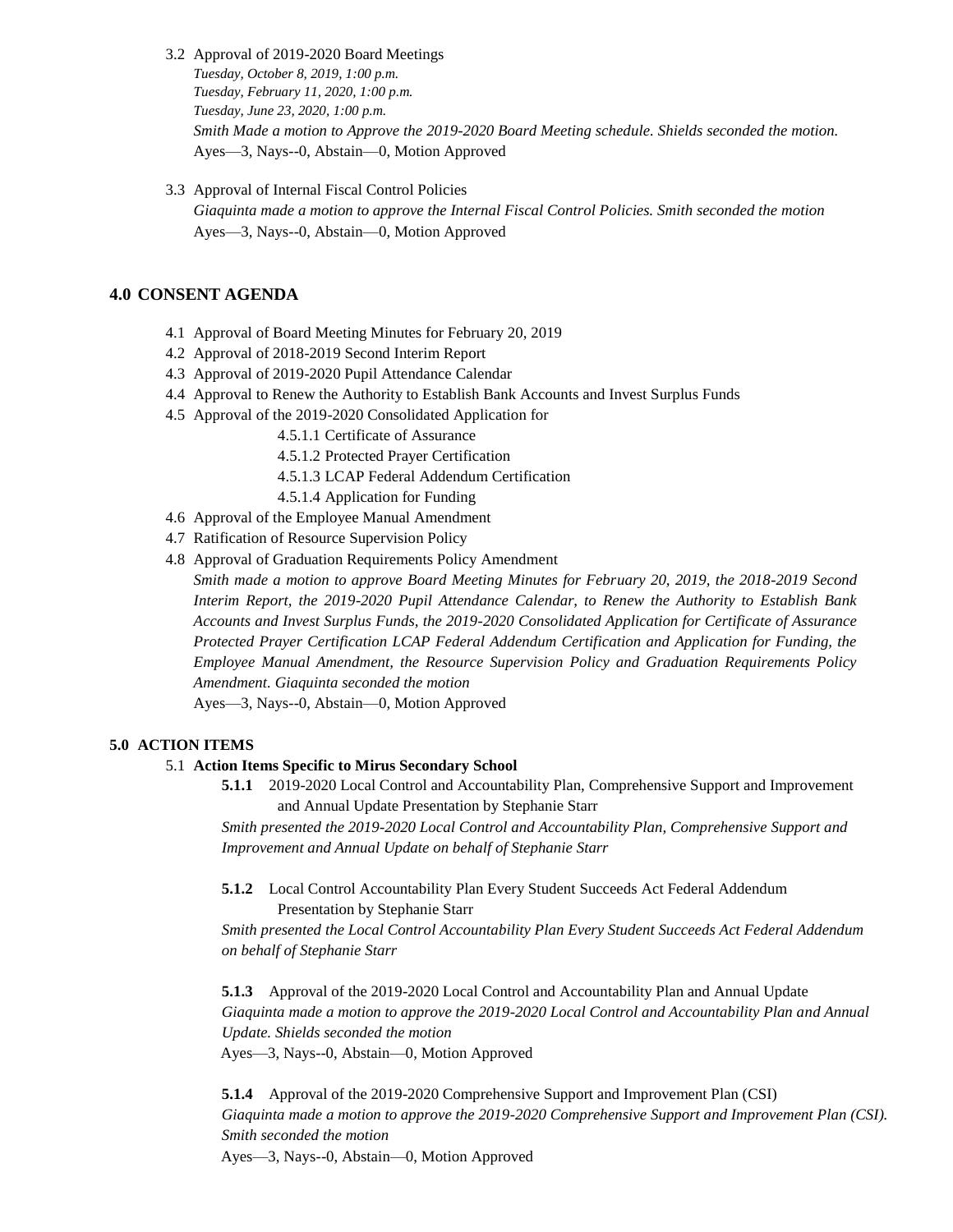**5.1.5** Approval of the Local Control Accountability Plan Every Student Succeeds Act Federal Addendum *Smith made a motion to approve the Local Control Accountability Plan Every Student Succeeds Act Federal Addendum. Giaquinta seconded the motion*.

Ayes—3, Nays--0, Abstain—0, Motion Approved

**5.1.6** Review the FY 2018-2019 May Revised Budget Assumptions and Approval of FY 2018-2019 May Revised Budget

*Smith Made a motion to approve the of FY 2018-2019 May Revised Budget. Shields seconded the motion* Ayes—3, Nays--0, Abstain—0, Motion Approved

- **5.1.7** Approval of the Following Salary Increase In Order To Maintain That Mirus Secondary School Salary Schedule is 5% Above the Hesperia Unified School District. The Percent of Increase is as follows:
	- *Teacher increase by 1 percent.*
	- *CTR and RCA increase by 6 percent*
	- *School Clerk increase by 6 percent*
	- *Substitute Teacher Daily rate for Short-Term - Increase to \$160 per day from the current rate of \$140.40 per day (this is equivalent to about 14 percent)*
	- *Substitute Teacher Daily rate for Long-Term – Increase to \$175 per day to the current rate of \$162 per day (this is equivalent to 8 percent.*

 *Shields made a motion to approve the Salary Increase In Order To Maintain That Mirus Secondary School Salary Schedule is 5% Above the Hesperia Unified School District. Giaquinta seconded the motion.* Ayes—2, Nays--0, Abstain—1 (Smith), Motion Approved

**5.1.8** Review the FY 2019-2020 Preliminary Operational Budget Assumptions and Consider Approval of FY 2019-2020 Preliminary Operational Budget

*Shields made a motion to approve FY 2019-2020 Preliminary Operational Budget. Smith seconded the motion*

Ayes—3, Nays--0, Abstain—0, Motion Approved

**5.1.9** Approval of FY 2019-2020 Education Protection Account (EPA) Resolution and Expenditure Plan *Shields made a motion to approve FY 2019-2020 Education Protection Account (EPA) Resolution and Expenditure Plan. Smith seconded the motion* Ayes—3, Nays--0, Abstain—0, Motion Approved

#### **6.0 President's Report**

**6.1** Introduction of Instructional and Non-Instructional Leaders Compensation *Bixby presented the Introduction of Instructional and Non-Instructional Leaders Compensation* **6.2** Graduation Update

*Bixby reported on the graduate numbers to date for Mirus Secondary and other affiliated schools*

**6.3** Marketing Efforts

*Bixby reported on the ongoing marketing efforts being pursued to increase enrollment* 

**6.4** Strategic Plan Update

**6.4.1** Mirus Secondary School

6.4.1.1 School Participation Report for the period of 2018 - 2019 Month 7-11:

12/17/2018 – 05/03/19

*Bixby reported on the Strategic Plan Update including Mirus Secondary School Participation 2018-2019 Month 7-11*

#### **7.0 BOARD ANNOUNCEMENTS AND COMMENTS**

From time to time, the board has topics of interest that they would like to share with the community. These are informational in nature and do not require action.

*There were no comments made.*